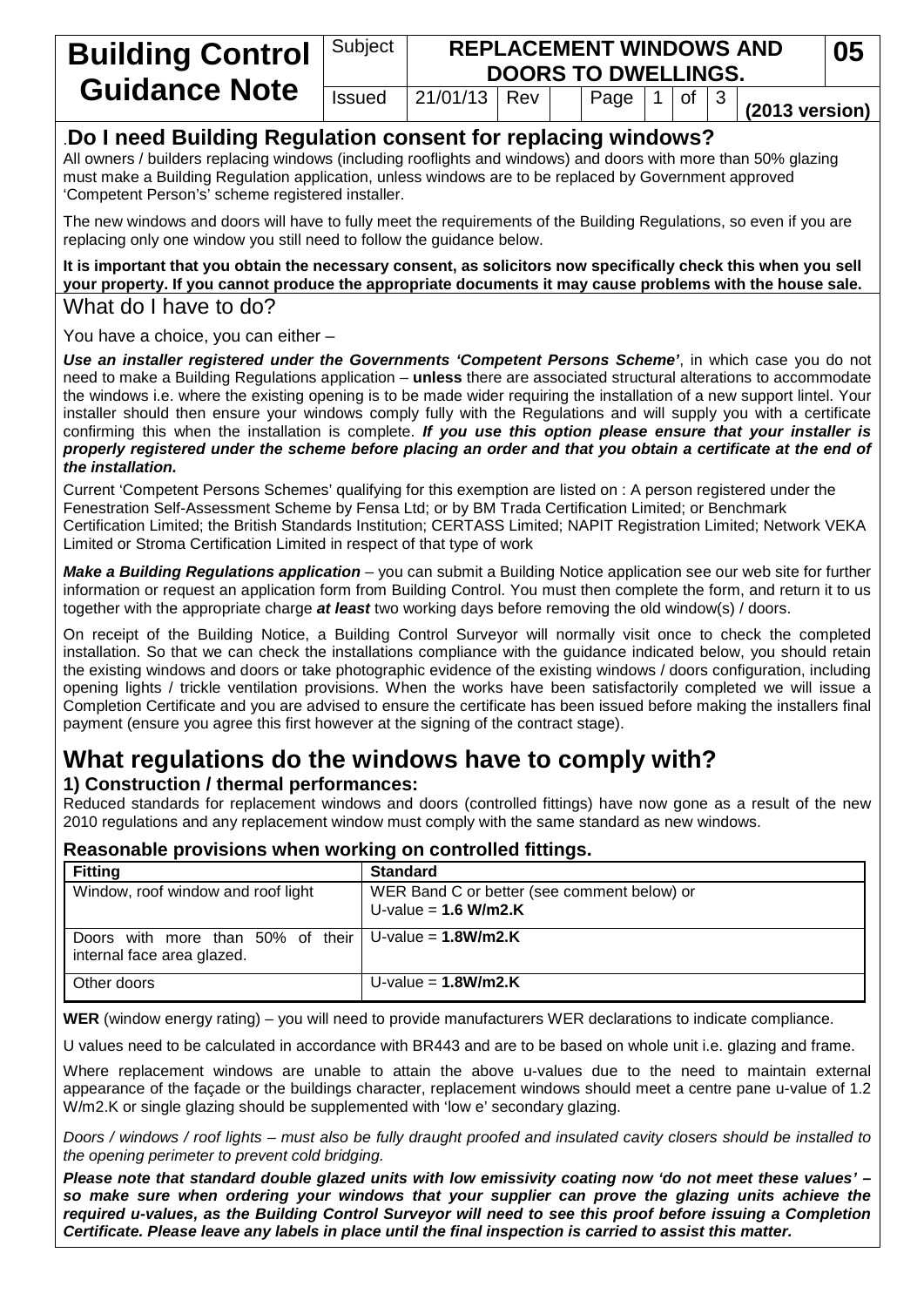| <b>Building Control</b><br><b>Guidance Note</b> | Subject       | <b>REPLACEMENT WINDOWS AND</b><br><b>DOORS TO DWELLINGS.</b> |  |  |                                             |  |  |  |                          | 05 |
|-------------------------------------------------|---------------|--------------------------------------------------------------|--|--|---------------------------------------------|--|--|--|--------------------------|----|
|                                                 | <b>Issued</b> | $ 21/01/13 $ Rev                                             |  |  | $\vert$ Page $\vert$ 2 $\vert$ of $\vert$ 3 |  |  |  | $(2013 \text{ version})$ |    |

# **2) Structural safety** :

If the replacement windows are wider than those they replace, or involve the replacement of bay windows, then the Building Control Surveyor will need to be satisfied that proper structural support is provided above the window and in bays that the support corner posts are adequate. In many older buildings, the timber frame of the window was often sufficiently strong to carry the load of a wall or roof above it without a lintel. Obviously in these cases either a lintel needs to be installed when the window is replaced, or the new frame carefully reinforced to carry the load.

# **3) Safety Glazing:**

Low level glazing areas within 800mm of floor level, glazing in doors and within 300mm of door edges less than 1500mm above floor level should generally be of a type so that if broken, it will break safely. In practice this means such glazing should be either laminated or toughened. Ordinary glazing can still be used in small pane sizes however, provided the glass is sufficiently strong to resist breakage. **Refer to our Safety Glazing leaflet number 04.**

### **4) Means of escape**:

All first floor windows in dwellings should ideally have opening lights large enough to allow you to escape through them if you were trapped in the room by a fire. This also applies to ground rooms where they do not open directly into a hall leading to an external door through which you could escape. To meet this requirement all such windows should have an unobstructed openable area of at least **0.33m2 and be not less than 450mm high and 450mm wide** (the route through the window may be at an angle rather than straight through).



If your existing windows do not meet the above escape requirements, we would strongly recommend for your own safety, that you take the opportunity to provide them in the replacement windows. **This is not a however a requirement of the regulations,** which simply state that the replacement windows must be no worse than those they replace in this respect. Where the existing windows already have larger opening lights than the above requirements, those in the new windows can be reduced in size provided they are not reduced to less than the dimensions above.

Windows (particularly top opening casements and roof windows) should be designed to remain open without needing to be held by a person making their escape.

# **5) Ventilation:**

The Building Regulations require that adequate ventilation is provided to dwellings, so you must not worsen the existing room's ventilation provisions. If your original windows have background trickle ventilation, then the replacements should also be fitted with them to at least the same equivalent area as the ones replaced. Though you are recommended to have trickle ventilation fitted anyway in accordance with these requirements: **Habitable rooms – 5000mm2 equivalent area; Kitchens / utility rooms / bathrooms (with or without w.c.) – 2500mm2 equivalent area.**

The clear opening sizes of the opening lights must not be any less than the ones being replaced (see escape window sizing guidance above) *Note – window restrictors will reduce the effective ventilation opening sizes and supplementary ventilation may be required*. However when replacing windows or replacing windows with no opening lights - consider bringing the opening lights upto to the current standards e.g. clear opening lights areas of at least 1/20th of the room floor area (multiple opening lights within a room can be added together).

Windows replaced as part of a material change of use must comply with the full new window guidance.

For kitchens, utility rooms and bathrooms an extract fan is also normally required, so if you are removing window fans these must also be reinstated.